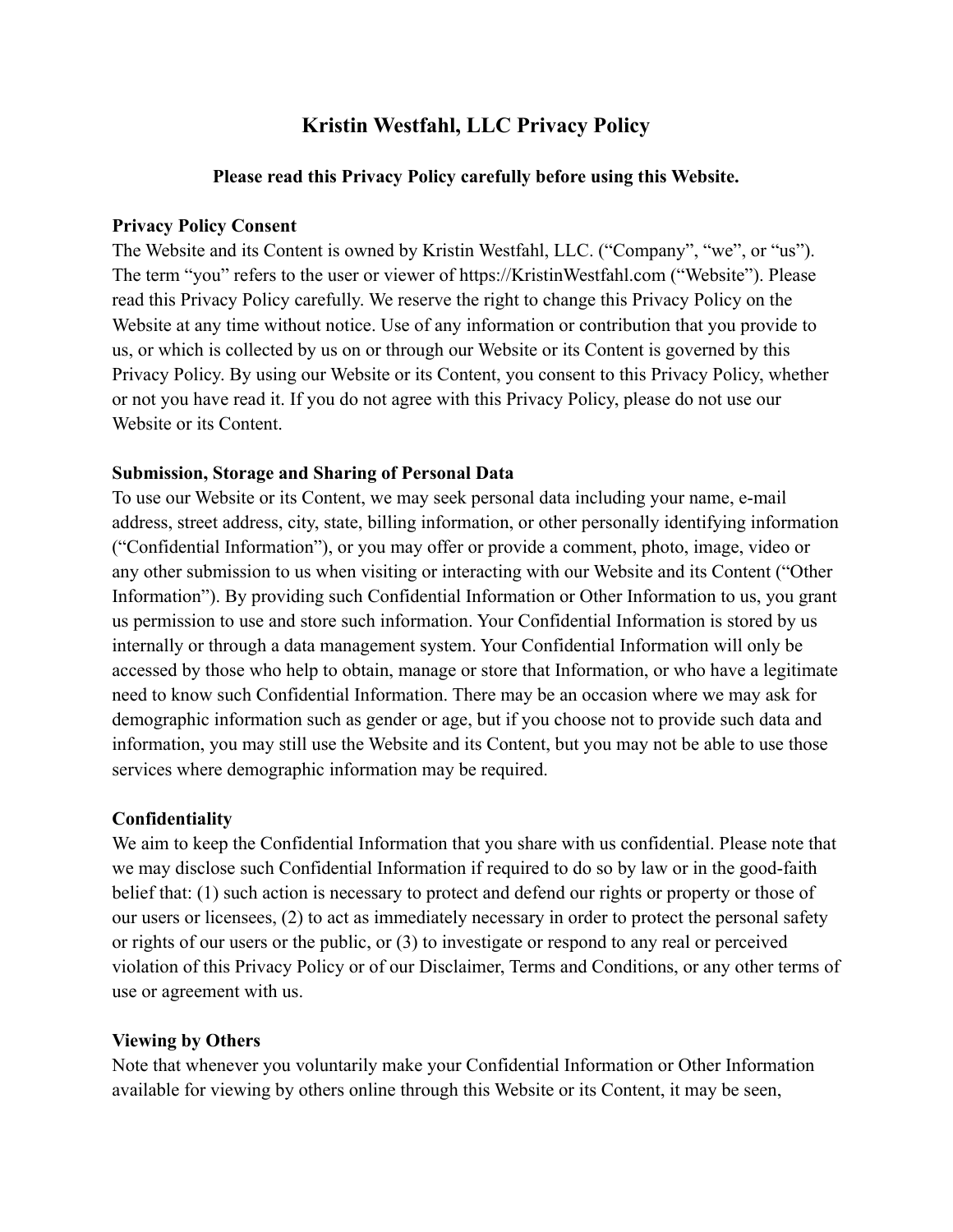collected and used by others, and therefore, we cannot be responsible for any unauthorized or improper use of the Confidential Information or Other Information that you voluntarily share.

## **Unsubscribe**

You may unsubscribe to our e-newsletters or updates at any time through the unsubscribe link at the footer of all email communications. We manage email lists through a list management system. Unsubscribing from one list managed by us will not necessarily remove you from all publication email lists. If you have questions or are experiencing problems unsubscribing, please contact us at hello@kristinwestfahl.com.

# **Anti-Spam Policy**

We have a no spam policy and provide you with the ability to opt-out of our communications by selecting the unsubscribe link at the footer of all e-mails. We have taken the necessary steps to ensure that we are compliant with the CANSPAM Act of 2003 by never sending out misleading information. We will not sell, rent or share your email address.

# **Children's Online Privacy Protection Act Compliance**

We do not collect any information from anyone under 13 years of age in compliance with COPPA (Children's Online Privacy Protection Act), and our Website and its Content is directed to individuals who are at least 18 years old or older.

# **Anonymous Data Collection and Use**

To maintain our Website's high quality, we may use your IP address to help diagnose problems with our server and to administer the Website by identifying which areas of the Website are most heavily used, and to display content according to your preferences. Your IP address is the number assigned to computers connected to the Internet. This is essentially "traffic data" which cannot personally identify you, but is helpful to us for marketing purposes and for improving our services. Traffic data collection does not follow a user's activities on any other Websites in any way. Anonymous traffic data may also be shared with business partners and advertisers on an aggregate basis.

### **Use of "Cookies"**

We may use the standard "cookies" feature of major web browsers. We do not set any personally identifiable information in cookies, nor do we employ any data-capture mechanisms on our Website other than cookies. You may choose to disable cookies through your own web browser's settings. However, disabling this function may diminish your experience on the Website and some features may not work as intended. We have no access to or control over any information collected by other individuals, companies or entities whose website or materials may be linked to our Website or its Content.